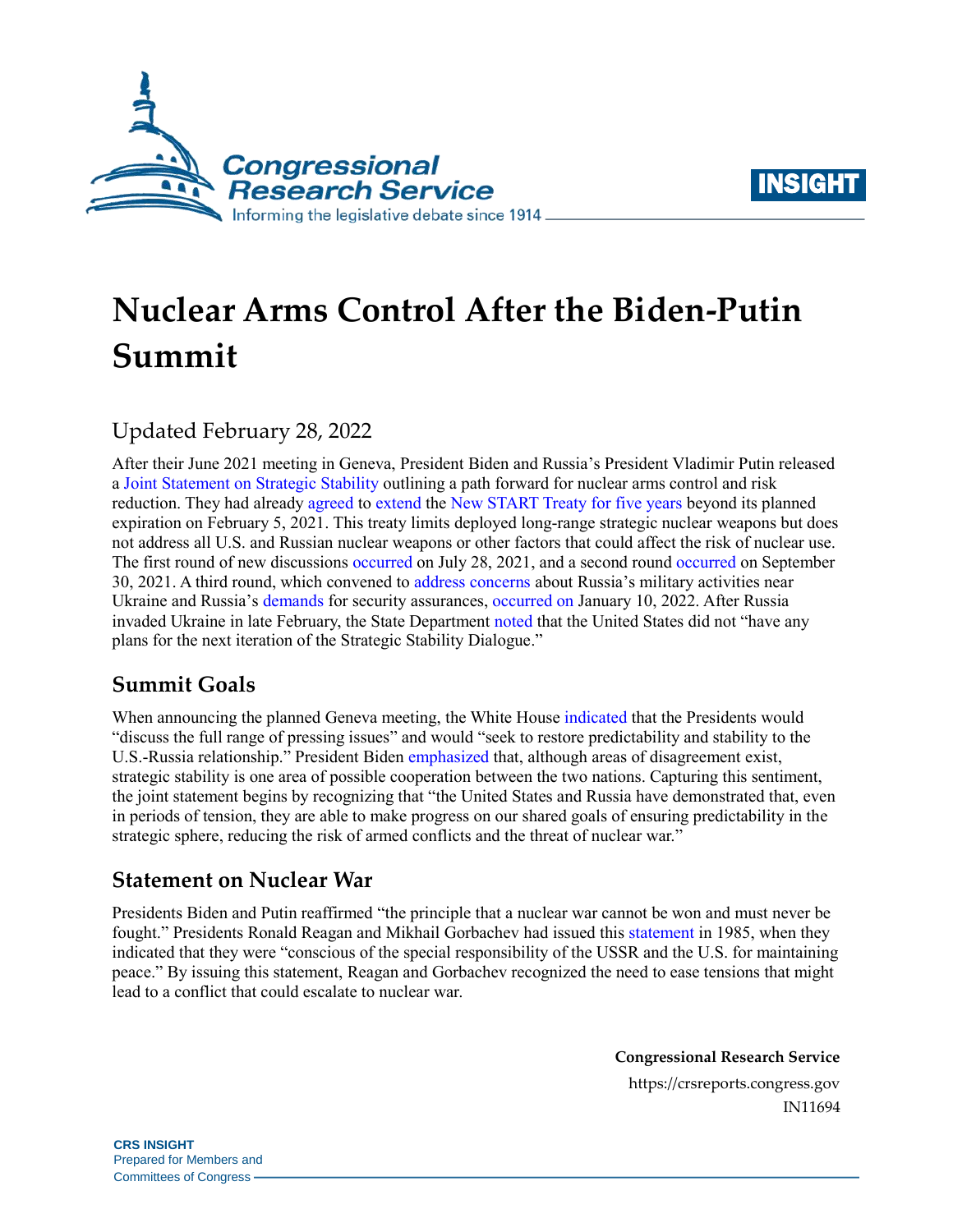Some experts [have suggested](https://www.armscontrol.org/act/2020-03/features/time-renew-reagan-gorbachev-principle) that a U.S.-Russian reaffirmation of this statement might help bolster international nonproliferation efforts by reducing the perceived value of nuclear weapons. On January 3, 2022, the five nuclear weapons states recognized by the Nuclear Nonproliferation Treaty (known as the P5) also [affirmed](https://www.whitehouse.gov/briefing-room/statements-releases/2022/01/03/p5-statement-on-preventing-nuclear-war-and-avoiding-arms-races/) this statement. Some have suggested that both the U.S.-Russian reaffirmation and the P5 confirmation might offset the impression that nuclear weapons states seem to view these weapons as a viable tool to address regional security challenges. The statement might also signal that the nuclear weapons states recognize the growing risks of nuclear escalation during crises.

Others, however, have questioned the value of the statement in the current security environment, noting that, in 1985, it was a reflection on the risk of large-scale nuclear war between the United States and Soviet Union. Moreover, some argue that a statement excluding the possible use of nuclear weapons in a regional conflict could undermine efforts to deter large-scale conventional attacks or even cyberattacks. Some have also questioned whether the United States might have to alter its employment policy or force posture if it acceded to a statement forswearing the value of nuclear weapons in regional conflicts.

The Biden Administration has not addressed questions about its rationale for reaffirming the statement. When it [issued](https://www.whitehouse.gov/wp-content/uploads/2021/03/NSC-1v2.pdf) its Interim National Security Strategic Guidance in March 2021, it noted that the United States would "take steps to reduce the role of nuclear weapons in our national security strategy." Reissuing this statement on nuclear war may contribute to that goal without foreshadowing any changes in the U.S. nuclear posture.

#### **Strategic Stability Dialogue**

Presidents Biden and Putin agreed that the United States and Russia would engage in "an integrated bilateral Strategic Stability Dialogue" that would "seek to lay the groundwork for future arms control and risk reduction measures." The United States and Russia had engaged in similar talks in the past, and both Presidents supported their resumption prior to the summit. In his [press briefing](https://www.whitehouse.gov/briefing-room/speeches-remarks/2021/06/16/remarks-by-president-biden-in-press-conference-4/?utm_source=newsletter&utm_medium=email&utm_campaign=newsletter_axiosam&stream=top) following the summit, President Biden noted that this dialogue would allow diplomats "to work on a mechanism that can lead to control of new and dangerous and sophisticated weapons that are coming on the scene now that reduce the times of response, that raise the prospects of accidental war."

The U.S.-Russian strategic stability talks will likely not include other nations with nuclear weapons such as China, France, and the United Kingdom—but could include discussions about other types of weapons beyond the long-range strategic weapons limited in New START. However, the two nations may hold different views on which topics they should discuss and different understandings of what constitutes strategic stability. In early September 2021, Bonnie Jenkins, the U.S. Under Secretary of State for International Security and Arms Control[, noted](https://www.state.gov/under-secretary-bonnie-jenkins-remarks-nuclear-arms-control-a-new-era/) that the United States would seek to capture new kinds of intercontinental-range nuclear delivery systems and nonstrategic nuclear weapons in the upcoming talks. Russia appears to favor a broader agenda; Foreign Minister Sergey Lavrov has [noted](https://tass.com/politics/1290491) that the discussions should include everything that "influences strategic stability," including "nuclear and non-nuclear weapons, offensive and defensive weapons." For Russia, this list includes ballistic missile defense, longrange strategic conventional arms, and weapons in space.

At the same time, with its mention of "arms control and risk reduction measures," the joint statement also seems to indicate that the talks will not focus exclusively on negotiating a new treaty limiting nuclear weapons. They might also address transparency and risk reduction measures that could reduce the risk of inadvertent or intentional escalation to nuclear use during a crisis or conflict. The agenda could also include emerging technologies, operational practices, or doctrinal statements that might exacerbate tensions or complicate crisis management.

The United States and Russia held two rounds of talks in July and September 2021. After the second meeting, the delegations [announced](https://www.state.gov/joint-statement-on-the-outcomes-of-the-u-s-russia-strategic-stability-dialogue-in-geneva-on-september-30/) that they would "form two interagency expert working groups." The first group would focus on "Principles and Objectives for Future Arms Control," and the second would